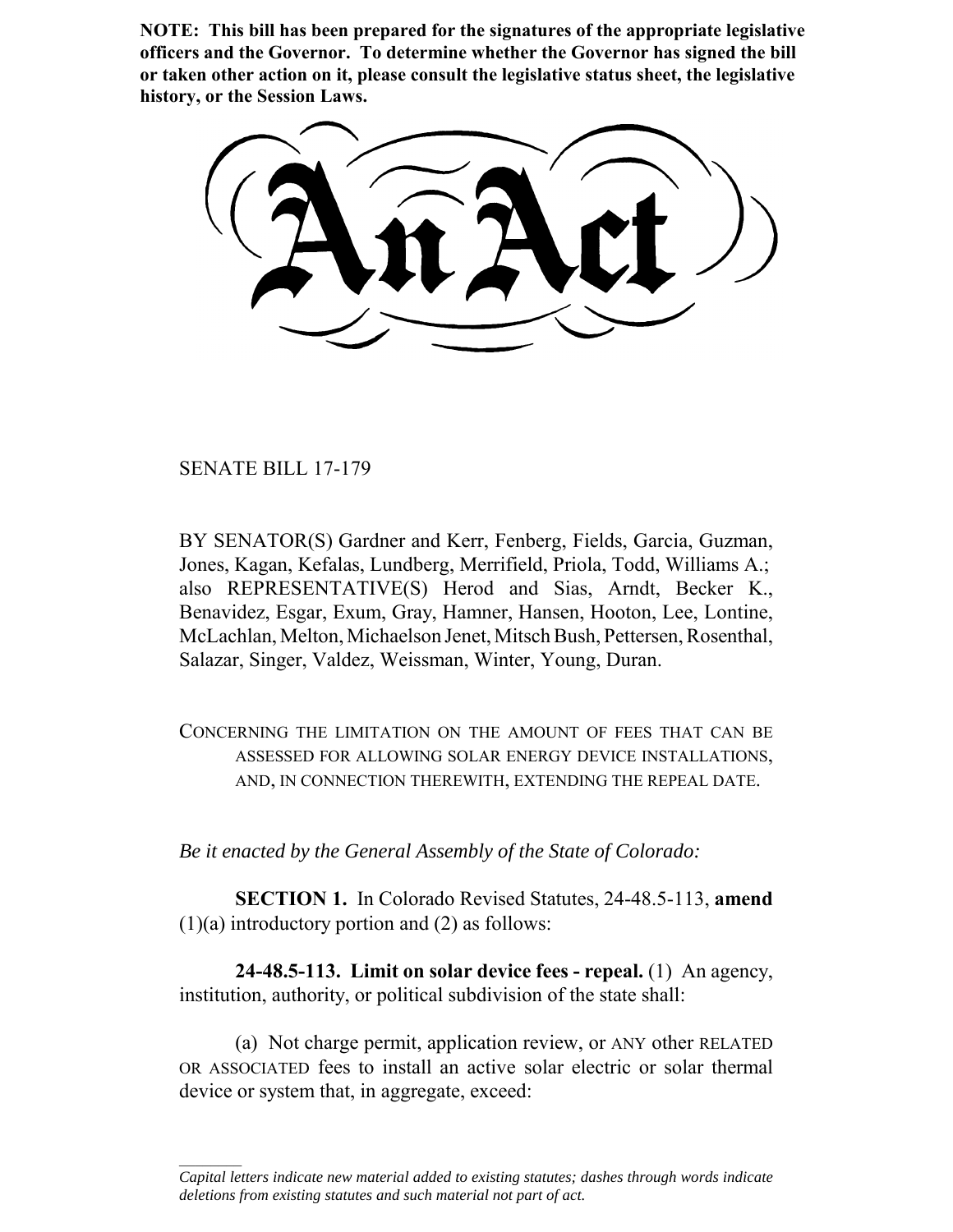(2) This section is repealed, effective  $\frac{\text{turb}}{\text{t}}$ , 2018 JULY 1, 2025.

**SECTION 2.** In Colorado Revised Statutes, 30-28-113, **amend**  $(1)(b)(II)$  as follows:

**30-28-113. Regulation of size and use - districts - repeal.** (1) (b) (II) A county shall not charge permit, plan review, or ANY other RELATED OR ASSOCIATED fees to install an active solar electric or solar thermal device or system that, in aggregate, exceed the lesser of the county's actual costs in issuing the permit or five hundred dollars for a residential application or one thousand dollars for a nonresidential application if the device or system produces fewer than two megawatts of direct current electricity or an equivalent-sized thermal energy system, or that exceed the county's actual costs in issuing the permit if the device or system produces at least two megawatts of direct current electricity or an equivalent-sized thermal energy system. The county shall clearly and individually identify all fees and taxes assessed on an application subject to this subparagraph  $(H)$  SUBSECTION  $(1)(b)(H)$  on the invoice. The general assembly hereby finds that there is a statewide need for certainty regarding the fees that can be assessed for permitting such devices or systems, and therefore declares that this subparagraph  $(H)$  SUBSECTION  $(1)(b)(II)$  is a matter of statewide concern. This subparagraph  $(H)$  SUBSECTION  $(1)(b)(II)$ is repealed, effective  $J_{\text{ul}} + 2018$  JULY 1, 2025.

**SECTION 3.** In Colorado Revised Statutes, 31-15-602, **amend**  $(4)(b)$  as follows:

**31-15-602. Energy-efficient building codes - legislative declaration - definitions - repeal.** (4) (b) (I) A municipality shall not charge permit, plan review, or ANY other RELATED OR ASSOCIATED fees to install an active solar electric or solar thermal device or system that, in aggregate, exceed the lesser of the municipality's actual costs in issuing the permit or five hundred dollars for a residential application or one thousand dollars for a nonresidential application if the device or system produces fewer than two megawatts of direct current electricity or an equivalent-sized thermal energy system, or that exceed the municipality's actual costs in issuing the permit if the device or system produces at least two megawatts of direct current electricity or an equivalent-sized thermal energy system. The municipality shall clearly and individually identify all fees and taxes assessed on an application subject to this subparagraph (I)

PAGE 2-SENATE BILL 17-179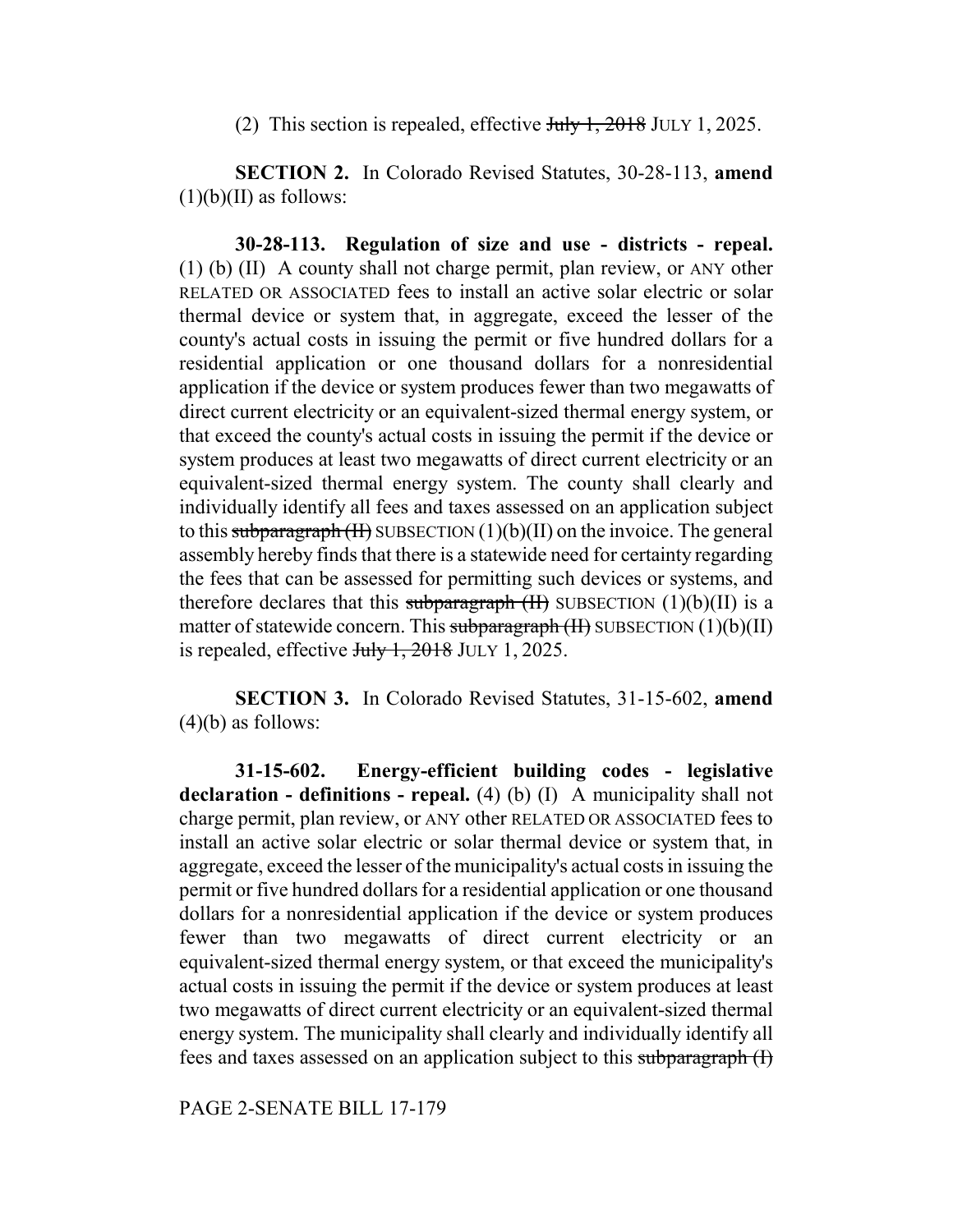SUBSECTION  $(4)(b)(I)$  on the invoice. The general assembly hereby finds that there is a statewide need for certainty regarding the fees that can be assessed for permitting such devices or systems, and therefore declares that this paragraph  $(b)$  SUBSECTION  $(4)(b)$  is a matter of statewide concern.

(II) This paragraph  $(b)$  SUBSECTION  $(4)(b)$  is repealed, effective July 1, 2018 JULY 1, 2025.

**SECTION 4. Act subject to petition - effective date.** This act takes effect at 12:01 a.m. on the day following the expiration of the ninety-day period after final adjournment of the general assembly (August 9, 2017, if adjournment sine die is on May 10, 2017); except that, if a referendum petition is filed pursuant to section 1 (3) of article V of the state constitution against this act or an item, section, or part of this act within such period, then the act, item, section, or part will not take effect unless